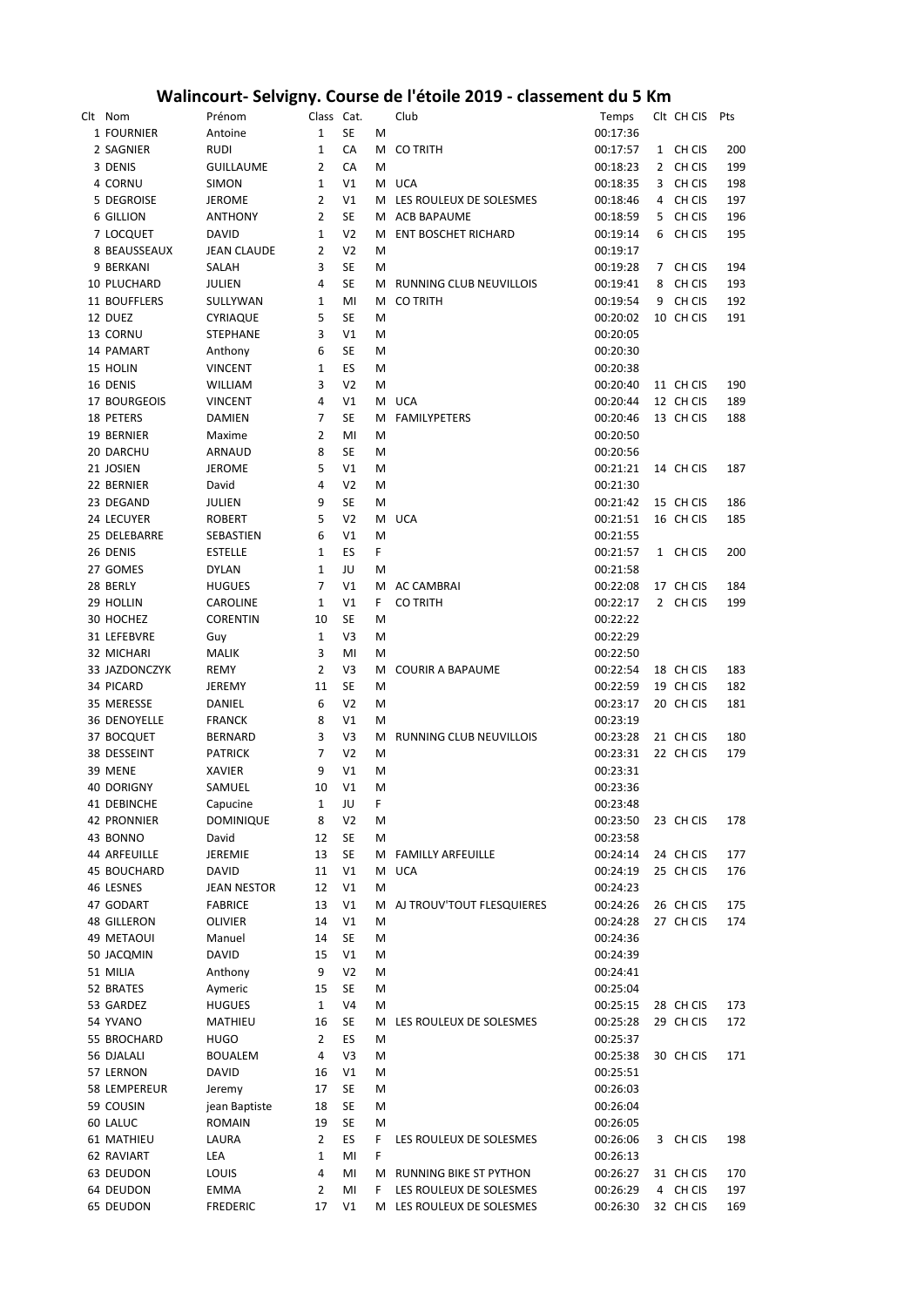| <b>66 DRANCOURT</b>          | <b>DAVID</b>               | 18                   | V1              |         | M RUBEF QUIEVY                                        | 00:26:39             | 33 CH CIS              | 168        |
|------------------------------|----------------------------|----------------------|-----------------|---------|-------------------------------------------------------|----------------------|------------------------|------------|
| 67 LEFEVRE                   | <b>SYLVIE</b>              | $\mathbf{1}$         | V <sub>2</sub>  | F.      | ALC VIEUX CONDE                                       | 00:26:45             | 5 CH CIS               | 196        |
| <b>68 DAVOINE</b>            | <b>JEAN BERNARD</b>        | 19                   | V1              | м       | <b>RUBEF QUIEVY</b>                                   | 00:26:55             | 34 CH CIS              | 167        |
| <b>69 DUROYON</b>            | LUCAS                      | 5                    | MI              | м       | <b>RUBEF QUIEVY</b>                                   | 00:27:02             | 35 CH CIS              | 166        |
| 70 LECERF                    | <b>GHISLAIN</b>            | 20                   | <b>SE</b>       | M       |                                                       | 00:27:15             |                        |            |
| 71 CALVANÈSE                 | Pascal                     | 21                   | <b>SE</b>       | M       |                                                       | 00:27:19             |                        |            |
| 72 PILEZ                     | <b>VINCENT</b>             | 10                   | V <sub>2</sub>  | м       | RUNNING CLUB NEUVILLOIS                               | 00:27:20             | 36 CH CIS              | 165        |
| 73 HOST                      | <b>EVELYNE</b>             | $\overline{2}$       | V1              | F.      |                                                       | 00:27:30             | 6 CH CIS               | 195        |
|                              |                            |                      |                 |         |                                                       |                      |                        |            |
| 74 DELATTRE                  | <b>CLEMENT</b>             | 6                    | MI              | м       | RUNNING BIKE ST PYTHON                                | 00:27:33             | 37 CH CIS              | 164        |
| 75 ROGEZ                     | <b>STEPHANIE</b>           | 3                    | V1              | F.      |                                                       | 00:27:38             | 7 CH CIS               | 194        |
| 76 DELATTRE                  | <b>VINCENT</b>             | 11                   | V <sub>2</sub>  | M       | RUNNING CLUB NEUVILLOIS                               | 00:27:44             | 38 CH CIS              | 163        |
| 77 COURBET                   | <b>GERALDINE</b>           | $\overline{2}$       | V <sub>2</sub>  | F.      |                                                       | 00:27:53             |                        |            |
| 78 DELATTRE                  | Magali                     | 1                    | SE              | F       |                                                       | 00:28:04             |                        |            |
| 79 DELATTRE                  | Ludovic                    | 20                   | V1              | M       |                                                       | 00:28:05             |                        |            |
| 80 DAVOINE                   | <b>SIMON</b>               | 3                    | ES              | M       |                                                       | 00:28:12             | 39 CH CIS              | 162        |
| 81 DAVOINE                   | PIERRE                     | 12                   | V <sub>2</sub>  | м       | AC CAMBRAI                                            | 00:28:17             | 40 CH CIS              | 161        |
| 82 MAIRESSE                  | <b>GERY</b>                | 21                   | V1              | M       |                                                       | 00:28:18             |                        |            |
| <b>83 TRIBOUILLOY</b>        | Frédéric                   | 22                   | V1              | M       |                                                       | 00:28:56             |                        |            |
| 84 BOCQUET                   | <b>FREDERIC</b>            | 23                   | V1              | м       | AJ TROUV'TOUT FLESQUIERES                             | 00:29:00             | 41 CH CIS              | 160        |
| 85 DELATTRE                  | <b>BAPTISTE</b>            | $\overline{7}$       | MI              | м       | <b>RUNNING BIKE ST PYTHON</b>                         | 00:29:05             | 42 CH CIS              | 159        |
| 86 AUTRÉAU                   | Hélène                     | 3                    | V <sub>2</sub>  | F       |                                                       | 00:29:26             |                        |            |
| 87 PLOUQUET                  | <b>ELODIE</b>              | $\overline{2}$       | SE              | F       | TEAM FOULEES DES LEUS                                 | 00:29:32             | 8 CH CIS               | 193        |
| 88 IDZIAK                    | <b>SYLVIE</b>              | 4                    | V1              | F       |                                                       | 00:29:32             |                        |            |
| 89 LISIECKI                  | <b>CHRISTINE</b>           | 4                    | V <sub>2</sub>  | F.      |                                                       | 00:29:49             | 9 CH CIS               | 192        |
|                              |                            | 22                   | <b>SE</b>       | M       |                                                       |                      |                        |            |
| 90 LANCELLE                  | Rudy                       |                      |                 |         |                                                       | 00:30:02             |                        |            |
| 91 CHOTTEAU                  | <b>FREDERIC</b>            | 24                   | V1              | м       | BIEN DANS SES BASKETS A TILLOY                        | 00:30:10             | 43 CH CIS              | 158        |
| 92 CHOTTEAU                  | VALERIE                    | 5                    | V1              | F.      | BIEN DANS SES BASKETS A TILLOY                        | 00:30:11             | 10 CH CIS              | 191        |
| 93 LANCEL                    | Ingrid                     | 6                    | V1              | F       |                                                       | 00:30:34             |                        |            |
| 94 LEMAIRE                   | Antoine                    | 13                   | V <sub>2</sub>  | M       |                                                       | 00:30:40             |                        |            |
| 95 WALLEZ                    | <b>QUENTIN</b>             | 23                   | <b>SE</b>       | M       |                                                       | 00:30:47             |                        |            |
| 96 DUBUS                     | Julie                      | 3                    | <b>SE</b>       | F.      |                                                       | 00:30:49             |                        |            |
| 97 GERNEZ                    | cédric                     | 25                   | V1              | M       |                                                       | 00:30:50             |                        |            |
| 98 LEFEBVRE                  | Jérôme                     | 26                   | V1              | M       |                                                       | 00:30:50             |                        |            |
|                              |                            |                      |                 |         |                                                       |                      |                        |            |
| 99 DERAMMELAERE              | <b>KESIA</b>               | 3                    | MI              | F.      |                                                       | 00:31:26             |                        |            |
| 100 DERAMMELAERE             | <b>STEPHANE</b>            | 27                   | V1              | M       |                                                       | 00:31:26             |                        |            |
| 101 PLEVERT                  | <b>EMILIE</b>              | 4                    | <b>SE</b>       | F.      | LES ROULEUX DE SOLESMES                               | 00:31:35             | 11 CH CIS              | 190        |
| 102 VAUTHIER                 | Elise                      | 4                    | MI              | F       |                                                       | 00:32:00             |                        |            |
| 103 COCRELLE                 | <b>KARINE</b>              | 7                    | V1              | F       |                                                       | 00:32:07             |                        |            |
|                              |                            |                      |                 | F       |                                                       |                      |                        |            |
| 104 DUQUESNE                 | CARINE                     | 8                    | V1              |         |                                                       | 00:32:08             | 12 CH CIS              | 189        |
| 105 MOREAU                   | CARINE                     | 9                    | V1              | F.      | <b>RUBEF QUIEVY</b>                                   | 00:32:13             | 13 CH CIS              | 188        |
| 106 LEVEQUE                  | <b>LISA</b>                | $\mathbf{1}$         | CA              | F       | <b>UCA</b>                                            | 00:32:18             | 14 CH CIS              | 187        |
| 107 BOURDEL                  | Patrice                    | 24                   | SE              | м       |                                                       | 00:32:27             |                        |            |
| 108 LESNES                   | <b>MARIE</b>               | 5                    | SE              | F       |                                                       | 00:32:50             |                        |            |
| 109 CARPENTIER               | Claire                     | 6                    | <b>SE</b>       | F       |                                                       | 00:33:00             |                        |            |
| 110 QUONIAM                  | LUDIVINE                   | 10                   | V1              | F       |                                                       | 00:33:03             | 15 CH CIS              | 186        |
| 111 COUSIN                   | Aurélie                    | $\overline{7}$       | <b>SE</b>       | F       |                                                       | 00:33:36             |                        |            |
| 112 CLEMENT                  | <b>BERNADETTE</b>          | 1                    | V3              | F       |                                                       | 00:33:45             | 16 CH CIS              | 185        |
| 113 BRELOT                   | <b>PHILIPPE</b>            | 5                    | V3              | M       |                                                       | 00:33:46             | 44 CH CIS              | 157        |
| 114 DUCHEMIN                 | Véronique                  | 8                    | SE              | F       |                                                       | 00:34:12             |                        |            |
| 115 SLEDZ                    | <b>CELINE</b>              | 9                    | SE              | F.      | BIEN DANS SES BASKETS A TILLOY                        | 00:34:14             | 17 CH CIS              | 184        |
| 116 MAIRESSE                 | MELANIE                    | 11                   | V1              | F       |                                                       | 00:34:42             |                        |            |
| 117 RICHARD                  | Valérie                    | 12                   | V1              | F.      |                                                       | 00:34:43             |                        |            |
| 118 RICHARD                  | André                      | 28                   | V1              | M       |                                                       | 00:34:44             |                        |            |
| 119 VAUTHIER                 | <b>OPHELIE</b>             | 13                   | V1              | F       |                                                       | 00:34:58             | 18 CH CIS              | 183        |
| <b>120 REUX</b>              | LUDIVINE                   | 10                   | SE              | F.      | BIEN DANS SES BASKETS A TILLOY                        | 00:35:11             | 19 CH CIS              | 182        |
| 121 FLINOIS                  | NATHALIE                   | 14                   | V1              | F.      | LES ROULEUX DE SOLESMES                               | 00:35:17             | 20 CH CIS              | 181        |
|                              | BARBARA                    |                      |                 | F       |                                                       |                      |                        |            |
| 122 JUMEAUX<br>123 CARDON    | Joany                      | 15<br>$\overline{2}$ | V1<br>JU        | F       | RUNNING BIKE ST PYTHON                                | 00:35:25<br>00:35:47 | 21 CH CIS              | 180        |
|                              |                            |                      |                 |         |                                                       |                      |                        |            |
| 124 HURTEBISE                | déborah                    | 11                   | SE              | F       |                                                       | 00:35:50             |                        |            |
| 125 LALLEMANT                | Morgane                    | 12                   | SE              | F       |                                                       | 00:35:51             |                        |            |
| 126 POULET                   | LOANE                      | 5                    | MI              | F.      | AJ TROUV'TOUT FLESQUIERES                             | 00:36:01             | 22 CH CIS              | 179        |
| 127 GUIDEZ                   | <b>BRIGITTE</b>            | 5                    | V <sub>2</sub>  | F.      | AJ TROUV'TOUT FLESQUIERES                             | 00:36:26             | 23 CH CIS              | 178        |
| 128 DEGARDIN                 | STEPHANIE                  | 6                    | V <sub>2</sub>  | F.      | BIEN DANS SES BASKETS A TILLOY                        | 00:36:29             | 24 CH CIS              | 177        |
| 129 GOMBART                  | <b>FLORINE</b>             | 13                   | SE              | F       |                                                       | 00:36:37             |                        |            |
| 130 GOMBART                  | <b>MARIE CAMILLE</b>       | 7                    | V <sub>2</sub>  | F.      | <b>UCA</b>                                            | 00:36:38             | 25 CH CIS              | 176        |
| 131 FONTAINE<br>132 LANSIAUX | <b>ANTOINE</b><br>CAROLINE | 25<br>16             | <b>SE</b><br>V1 | м<br>F. | BIEN DANS SES BASKETS A TILLOY<br><b>RUBEF QUIEVY</b> | 00:36:46<br>00:36:46 | 45 CH CIS<br>26 CH CIS | 156<br>175 |